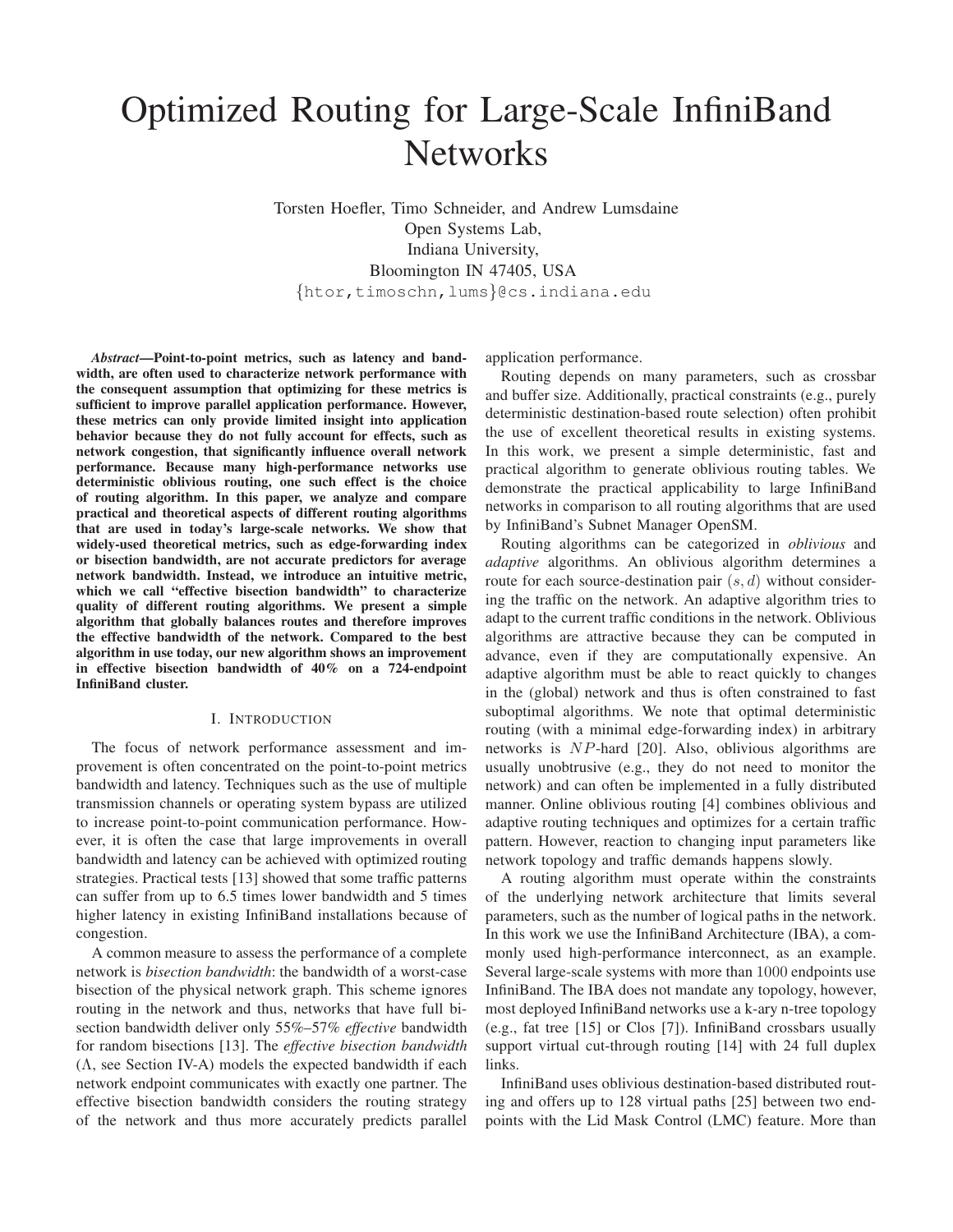one path through the network might lead to more flexibility and alternative paths in case of network errors. Previous research [10] suggested that using multiple predetermined paths (either picking one randomly or round-robin) does not increase the average bandwidth. However, more elaborate schemes are clearly a base for future research. Another important feature of InfiniBand, the support of up to 15 virtual lanes, can be used to break routing cycles to avoid deadlocks in the network [16]. The destination-based routing mechanism limits the choice of algorithms because if two routes to the same endpoint lead through the same crossbar, then both must use the same path from that crossbar to the destination. This constrains algorithms that use distinct routes which can cross each other in the network (see Section III-B).

In this work, we focus on oblivious deterministic routing with a single route between any two endpoints. We define the two most important goals of our work: (1) minimize the path length between any two endpoints and (2) minimize the expected congestion (maximize the bandwidth). Minimal path lengths lead to smaller latencies under low load whereas minimal congestion leads to a higher throughput at medium and high load.

## *A. Background and Related Work*

We model a physical network consisting of  $C$  crossbars and P endpoints as a connected graph  $G = (V, E)$ . The vertices  $V = V_P \cup V_C$  can be split into  $V_P$  and  $V_C$  which are the sets of endpoints and crossbars in the graph respectively. Each endpoint  $V_P$  has exactly one neighboring crossbar  $V_C$ .

A complete routing R of a network consists of  $P \cdot (P-1)$ paths among all ordered pairs u and  $v \neq u$ ,  $(u, v) \in V_P \times V_P$ . A route from u to v,  $r(u, v)$ , is represented as a vector of  $t+1$ vertices  $r(u, v) = (r_0, r_1, \ldots, r_t)$  with  $r_0 = u, r_t = v$ , and t being the length of the path.

A route  $r_m(u, v)$  is said to be minimal if it is an unweighted shortest path between  $u$  and  $v$  (i.e., spans a minimum number of vertices). A routing  $R_m$  is said to be minimal if all routes  $r_m \in R_m$  are minimal. Minimal routes are important for maintaining minimal communication latency between the endpoints under low traffic.

To evaluate the routing behavior and network congestion situations, we define the number of routes leading though an edge  $e \in E$  as its load  $l(e)$  [6], [11].

The edge-forwarding index  $\pi(G, R)$  of network G and routing  $R$ , introduced in [11], is defined as the maximum edge load in G

$$
\pi(G,R)=\max_{\forall e\in E}l(e)
$$

A communication pattern  $S$  is defined as a set of streams between the endpoints. The congestion of an edge (physical channel) can be derived by counting the number of streams that utilize routes that lead through the edge.

It seems intuitive that the edge-forwarding index defines the *balancedness* and thus the quality of the oblivious routing. However, we will show that this is not generally sufficient to model average bandwidths.

Another way to assess the quality of a routing in general networks would be to determine the worst-case pattern as described in [27]. Though, this method requires  $\mathcal{O}(P^5)$  time and the worst-case pattern often fails to represent the common case. We argue that the *effective bisection bandwidth* Λ is a much more accurate measure for the quality of a set of routes R.

Many research groups have worked on optimal oblivious routing, but, most results are not directly applicable to Infini-Band. Räcke et al. [19] solved the congestion-minimization problem for arbitrary undirected networks close to optimal. Nevertheless, this algorithm needs to solve several NP-hard problems and requires randomization in the network which makes it impractical. Bienkowski [5] proposes a method that does not assign deterministic routes to sender/destination pairs, but solves a combinatorial multi-commodity flow (MCF) problem. Azar et al. [3] improved Räcke's work and propose a polynomial-time algorithm based on MCF with similar performance. However, this algorithm is based on linear programming and is also not suitable for large-scale systems due to its high computational demand [2]. In the MCF model, each crossbar only knows what fraction of the traffic has to use a certain edge in the graph. As this would require non-deterministic routing schemes, it is not applicable to InfiniBand. Towles et al. [28] discuss the tradeoffs between minimal path length and high throughput on kary n-cube networks. They also use linear programming to solve the routing problem as a MCF-problem and end up with a probability distribution over the paths in the network for each source-destination pair.

Many other schemes that are used in practice are bound to a particular network architecture, for example k-ary n-cubes or fat tree networks [29]. Generic algorithms do often not find good routes or are too computationally expensive to be used in practice [1].

In the following, we focus on practically used oblivious routing algorithms within the constraints of the InfiniBand Architecture.

### II. CURRENT PRACTICAL ROUTING ALGORITHMS

InfiniBand uses oblivious destination-based distributed routing. Each switch has a lookup table (*Random-* or *Linear Forwarding Table*) that defines which port leads to which endpoint. On startup or after topology changes, the Subnet Manager (SM) discovers the topology, computes the forwarding tables for each switch, and uploads them to the switches. The current implementation, OpenSM, offers five different routing algorithms: MINHOP, UPDN, FTREE, DOR and LASH. Additionally, it can load the forwarding tables from a file.

**MINHOP** finds minimal paths among all endpoints and tries to balance the number of routes per link locally at each switch (under the constraint of minimal routes). However, this method can lead to circular dependencies among the switch buffers [8] which might lead to a deadlock of the network.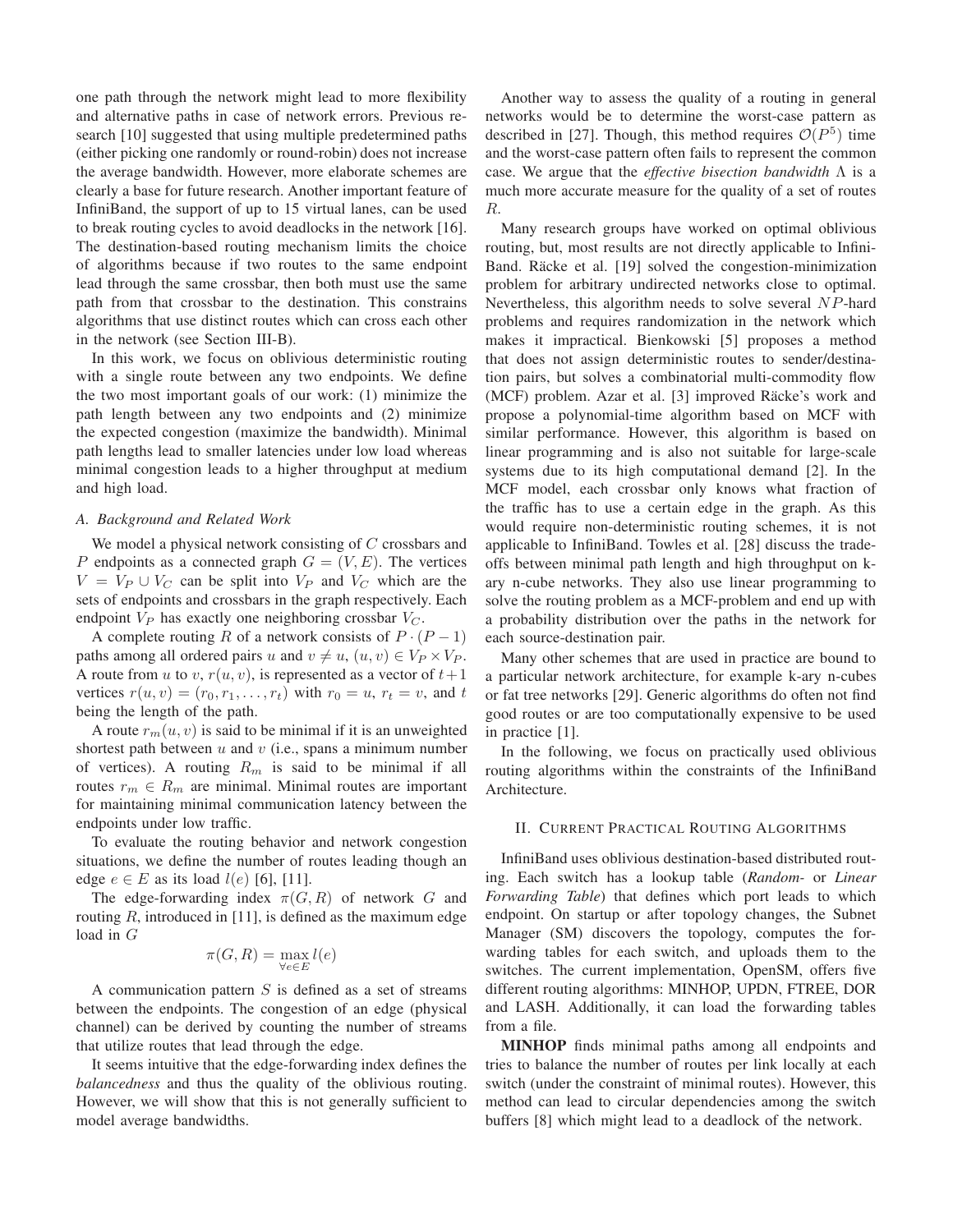

Fig. 1. Credit loop in a network with four crossbars.

**UPDN** uses the Up\*/Down\* routing algorithm [22] to avoid circular buffer dependencies by restricting the number of possible paths in the network [21].

**FTREE** implements a routing scheme optimized for fat trees [29] which is also deadlock-free but requires a fat tree network topology.

**DOR (Dimension Order Routing)** routes along the dimensions of a k-ary n-cube to determine shortest paths [24] and might create circular buffer dependencies.

**LASH** routing [23] uses Virtual Lanes (VL) to break cyclic dependencies among channels of the underlying DOR scheme.

Refer to the OpenSM documentation for a detailed description of each routing algorithm.

## *A. Credit Loops and Deadlocks*

In the design of routing algorithms, one has to be careful to avoid deadlock situations. Deadlocks are well known in wormhole routing schemes [8]. However, Infini-Band routing presents a slightly different problem. Infini-Band uses a credit-based flow control scheme in hardware. This means that each output port can only send packets if it has *credits* at the destination input port. This avoids packet loss at congested switches. Though, cyclic dependencies among input buffers can lead to a situation where all clients are waiting for credits and the network is effectively deadlocked. Those cyclic dependencies are called *credit loops* and should be avoided by the routing algorithm. Figure 1(a) shows a small network with four crossbar switches  $(A, B, C, D)$ , four endpoints  $(1, 2, 3, 4)$  and three routes  $R = \{(2, D, C, B, A, 0), (0, A, D, C, 3), (1, B, A, D, 2)\}.$  The crossbars have three ports each with input buffers to store three packets. A packet is only sent if an element in the input buffer at the destination is free. This makes the progression of the input buffer which has a route leading to another buffer dependent on the availability of a free slot. The full dependency graph for the buffers (ports) is shown in Figure 1(b). This graph has a cycle, which means that there is a potential for deadlock (depending on the injection pattern) in the system. This cycle is called *credit loop* in InfiniBand terms.

The above problem is similar to the well-known deadlock problem [8] of wormhole routing. One possible solution is implemented by the Up\*/Down\* algorithm that constrains the number of possible paths. Another method, which is used by the LASH algorithm, is to find a good routing for a network and then break the cycles by assigning different VLs to routes in the cycle. This is possible because each VL has its own logical buffers. Some OpenSM algorithms, like MINHOP and DOR simply ignore the issue that might lead to network instabilities. However, the necessary constellations for deadlocks happen rarely and deadlocks can be broken with packet timeouts (this method is not favorable).

## III. ROUTING BASED ON SHORTEST PATHS

As discussed before, different strategies can be used to optimize oblivious routing. Though, most practical algorithms seem to optimize for path length and only insufficiently for throughput (e.g., with only local optimizations as MINHOP does). A routing algorithm also has to be fast so that it can be used in large-scale systems. Thus, we propose a new and simple routing strategy based on a single source shortest path (SSSP) algorithm (one possible implementation is Dijkstra's algorithm [9]). We also analyze two different greedy heuristics to minimize the edge-forwarding index.

# *A.* P*-SSSP Routing*

The first variant starts with the graph  $G$  and edge weights of all edges  $e \in E$  are one. The algorithm iterates in unspecified order over all endpoints  $u \in V_P$  and finds reverse shortest paths from u to all other endpoints  $v \in V_P$ . In undirected networks we use the single destination shortest path algorithm, which is equivalent to the reverse SSSP, to satisfy the constraints of oblivious destination-based routing. The tree structure of the shortest path tree automatically generates valid destination-based routes. After each endpoint, the algorithm replaces the edge weights with the updated number of routes that pass through each edge. The main difference between OpenSM's MINHOP and P-SSSP is that our algorithm performs a global optimization of the edge loads wheareas MINHOP does it only locally at each switch.

The pseudo code for the algorithm is shown in Figure  $2(a)$ and Figure  $2(b)-2(d)$  show the three steps of the algorithm for routing from endpoint 0, 1, and 2. The figure is drawn as an undirected graph for readability, however, P-SSSP uses a directed graph. The routes determined on round 1, 2, and 3 are  $R_1 = \{(1, E, B, A, 0), (2, C, B, A, 0)\}, R_2 = \{(0, A, D, E, 1),$  $(2, C, D, E, 1)$ , and  $R_3 = \{(0, A, B, C, 2), (1, E, B, C, 2)\}$  respectively.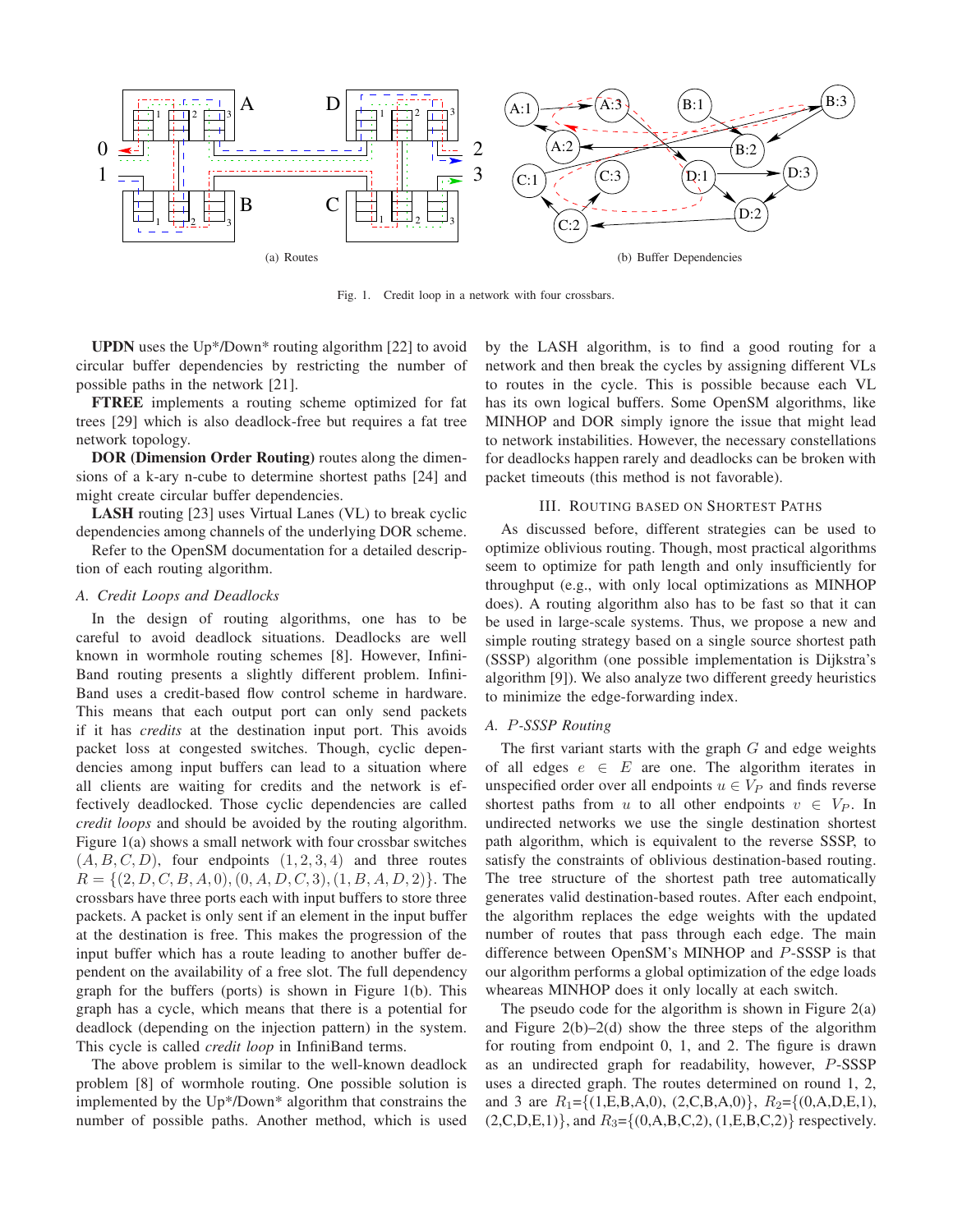

Fig. 2. The P-SSSP algorithm and an example with three endpoints.

The final values at each edge, e, represent the edge loads  $l(e)$ . To determine the edge-forwarding index of the network, we must ignore edges leading to and coming from endpoints (in this network  $(0, A)$ ,  $(1, E)$ , and  $(2, C)$ ), because their edge load  $l(e) = P - 1$  in all cases (they must connect to all P – 1 other endpoints). Thus, the edge forwarding index of our example network X is  $\pi(X, R) = 2$  (the maximum edges are (D,E) and (B,A)).

This algorithm optimizes  $\Lambda(G, R)$  by balancing the routes and minimizing  $\pi(G, R)$ . However, this optimization might not choose shortest paths between every pair of endpoints which might impact the latency under low load. To force the implementation to choose shortest paths (minimal routes), we initialize the edge weights not with one but rather with  $P<sup>2</sup>$  so that it is always cheaper to increase the utilization of an edge than to take a longer path.

# *B.* P 2 *-SSSP Routing*

It seems that the variant with  $P$  SSSP runs does not balance the edge-forwarding index ideally because it only considers and updates the edge weights  $P$  times. Thus, a more accurate greedy heuristic to minimize the edge-forwarding index would be to perform the SSSP for each source-destination pair and update the edge weights  $P(P - 1)$  times (one for each pair of endpoints). The pseudo code for the algorithm is shown in Figure 3(a).

 $P<sup>2</sup>$ -SSSP needs 6 rounds in our example network X and results in the routes  $R_1 = \{(0, A, B, E, 1)\}, R_2 = \{(0, A, D, C, 2)\},$  $R_3 = \{(1, E, D, A, 0)\}, R_4 = \{(1, E, B, C, 2)\}, R_5 = \{(2, C, B, A, 0)\},$  $R_6 = \{(2, C, D, E, 1)\}\.$  The final edge weights are shown in Figure 3(b). The figure looks more balanced than Figure 2(d) from P-SSSP and has a lower forwarding index  $\pi(X, R) = 1$ . Figure 3(c) and Figure 3(d) give another example network  $\hat{X}$  for a network routed with P-SSSP and  $P^2$ -SSSP and forwarding indexes  $\pi(X, R)$  of 3 and 2 respectively.

# *C. Computational Complexity*

Dijkstra's SSSP algorithm can be implemented with a Fibonacci heap. With  $m = |E|$  and  $n = |V|$ , it has a complexity of  $\mathcal{O}(m+n \log n)$ . The P-SSSP algorithm is called *n* times—once for each endpoint  $u \in V_P$  and the  $P^2$ -SSSP algorithm is called  $n^2$  times—once for each pair of endpoints  $(u, v) \in V_P \times V_P$ . Thus, the overall complexity of P-SSSP and

 $P^2$ -SSSP are  $\mathcal{O}(nm + n^2 \log n)$  and  $\mathcal{O}(n^2m + n^3 \log n)$  respectively. The complexity can further be reduced with lineartime SSSP algorithms specialized to integer edge weights [26].

# *D. Handling Credit Loops*

 $P$ -SSSP and  $P$ <sup>2</sup>-SSSP do not inherently prevent credit loops. This means that, as with MINHOP, a generated routing could contain credit loops. We note that, if shortest paths are enforced, P-SSSP routing is credit-loop free on some topologies, such as two-stage fat trees. However, the generated routes for other topologies like tori are not guaranteed to be free of credit loops. In this case, we propose to use a strategy similar to LASH [23], i.e., break the credit loops by splitting routes that contribute to a loop into different virtual lanes (VL). Skeie et al. argue in [23] that the total number of needed VLs grows sublinearly with the network size.

This technique can be used until the 15 VLs of InfiniBand are exhausted and the remaining endpoints can be routed using a less efficient but inherently deadlock free algorithm, for example Up\*/Down\*. Another workaround, which is used in many systems, is to ignore credit loops and set the packet timeout in the switches to break deadlocks. This is workable in practice because even if credit loops exist, the probability that all buffers run full and the network deadlocks is small (much smaller than in wormhole-routed systems) and the resulting deadlock can be resolved by packet timeouts.

In the next section we show simulation results that compare the algorithms implemented in OpenSM and our SSSP-based algorithms for several different networks. We enforced minimal paths for  $P$ -SSSP and  $P$ <sup>2</sup>-SSSP in all our examples such that the latencies are minimal like in MINHOP.

## IV. NETWORK CONGESTION SIMULATIONS

In order to compare the quality of different routing strategies, we simulate the bandwidth of random communication patterns in the network (we ignore the latency because our routing strategies are restricted to minimal routes  $R_m$ ). To do this, we require a connected network  $G$  and routing  $R$  which contains a valid route between any two endpoints. We model an ideal flow control mechanism, i.e., each stream  $s = (u, v)$ gets  $100\%$  of the bandwidth  $\beta$  divided by the maximum congestion along the path  $r(u, v) \in R$ .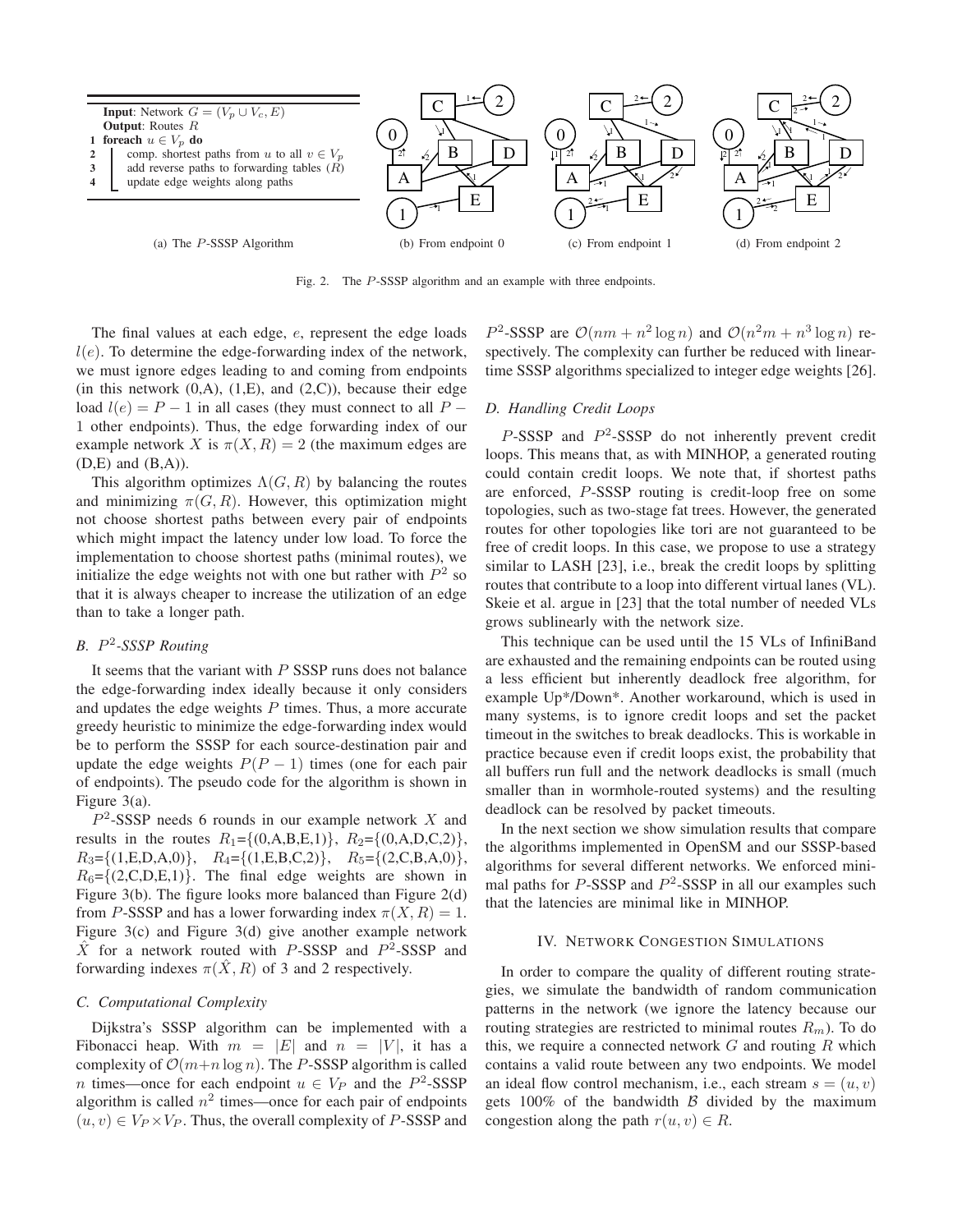

Fig. 3. Different networks with  $P^2$ -SSSP and P-SSSP routing.

#### *A. Simulating Effective Bisection Bandwidth*

The effective bisection bandwidth  $\Lambda(G, R)$  of a network G is computed by simulating the congestion of N random *bisect* patterns. In a bisect pattern  $S_{bi}$ , all endpoints are divided into two subsets of size  $P/2$  and each endpoint in the first subset sends to exactly one endpoint in the other subset (cf. perfect matching).

The bisection bandwidth of such a pattern is computed in two steps. In step one, each stream  $(u, v) \in S_{bi}$  is routed along  $r(u, v) \in R$  through the network and a congestion counter  $\tau(e)$  of each traversed edge e (representing a physical link) is increased. The bandwidth of a stream  $s = (u, v)$ is, according to our linear model, the link bandwidth  $\beta$ divided by the maximum congestion  $\tau(e_i)$  along the path  $r(u, v) = (e_1, \ldots, e_l)$ . The second step computes the sum of all bandwidths along all streams:

$$
\Gamma(S_{bi}) = \sum_{(u,v)\in S_{bi}} \frac{\mathcal{B}}{\max\{\tau(e_i)|e_i \in r(u,v)\}}
$$

The effective bisection bandwidth  $\Lambda(G, R)$  is now computed as the average of  $N$  different bisection bandwidths for random bisection patterns  $S_{bi}$ :

$$
\Lambda(G, R) = \frac{1}{N} \sum_{N \text{ rand } S_{bi}} \Gamma(S_{bi})
$$

The number  $N$  of different patterns should be large. Practically, only a very small fraction of the  $\mathcal{O}(P!)$  search space can be covered. However, extensive simulations showed that the average bisection bandwidth with random bisect patterns stabilizes quickly [13]. We used  $N = 10000$  and the Mersenne Twister algorithm [17] to generate random bisections for our simulations and benchmarks.

The effective bisection bandwidth  $\Lambda(G, R)$  is often reported as a fraction of the full bisection bandwidth  $\beta \cdot P/2$ . For example  $\Lambda(G, R) = 1/2$  means that, on average, the network delivers half of the theoretical bandwidth if all endpoints communicate.

The edge-forwarding index can be computed in a similar way. Step one walks all  $P(P-1)$  routes and increases a usagecounter for each visited edge. Step two simply records the maximum edge usage along each route.

It is obvious that for all edges  $e \in E$  holds:  $l(e) \leq$  $\pi(G, R) \leq \tau(e)$ . Thus, a routing r that reduces the edgeforwarding  $\pi(G, R)$  also reduces the maximum possible congestion. However, it remains unclear how the average case is affected.

In the following sections, we simulate different network topologies and routings. We used OpenSM version 3.2.2 with the InfiniBand Simulator ibsim in order to compute the routes for our network topologies. OpenSM implements all algorithms that we discussed in Section II. Because the performance of the LASH algorithm was similar to DOR in all simulated results, we omitted it in several plots. The FTREE implementation did not run<sup>1</sup> on any of our real-world system inputs, thus, we only report FTREE results on artificially generated fat tree networks.

# *B. Real-World Systems*

In this section we discuss the simulation results for several of today's largest InfiniBand-based clusters. We queried the network topology and routing tables of each system with the tools ibdiagnet and ibnetdiscover. The systems under consideration are:

*a) Thunderbird:* at Sandia National Laboratories is, with 4390 endpoints, the system with the biggest endpoint-count. It has a half-bisection bandwidth fat tree network.

*b) Ranger:* at Texas Advanced Computing Center is, with 4080 endpoints and 16 processing cores per endpoint, the fastest (peak floating-point performance) of the systems under consideration. It has two Sun Magnum 3456 port switches with five fat tree stages offering full bisection bandwidth.

*c) Atlas:* at Lawrence Livermore National Laboratory has 1142 endpoints, connected with a full bisection bandwidth fat tree.

*d) Deimos:* at the Technical University of Dresden represents a mid-sized system with 724 endpoints. It consists of three 288-port switches, connected in a 30 link-wide chain (cf. Figure 7). We use this system for simulations and benchmarks.

*e) Odin:* at Indiana University is a small 128 endpoint cluster with a single switch (fat tree). We use this system for simulations as well as for benchmarks.

Figure 4(a) shows the simulated effective bisection bandwidth with different routing schemes on the real-world systems. We see that P-SSSP significantly improves the effective

<sup>&</sup>lt;sup>1</sup>it seems that the implementation only accepts fully populated fat trees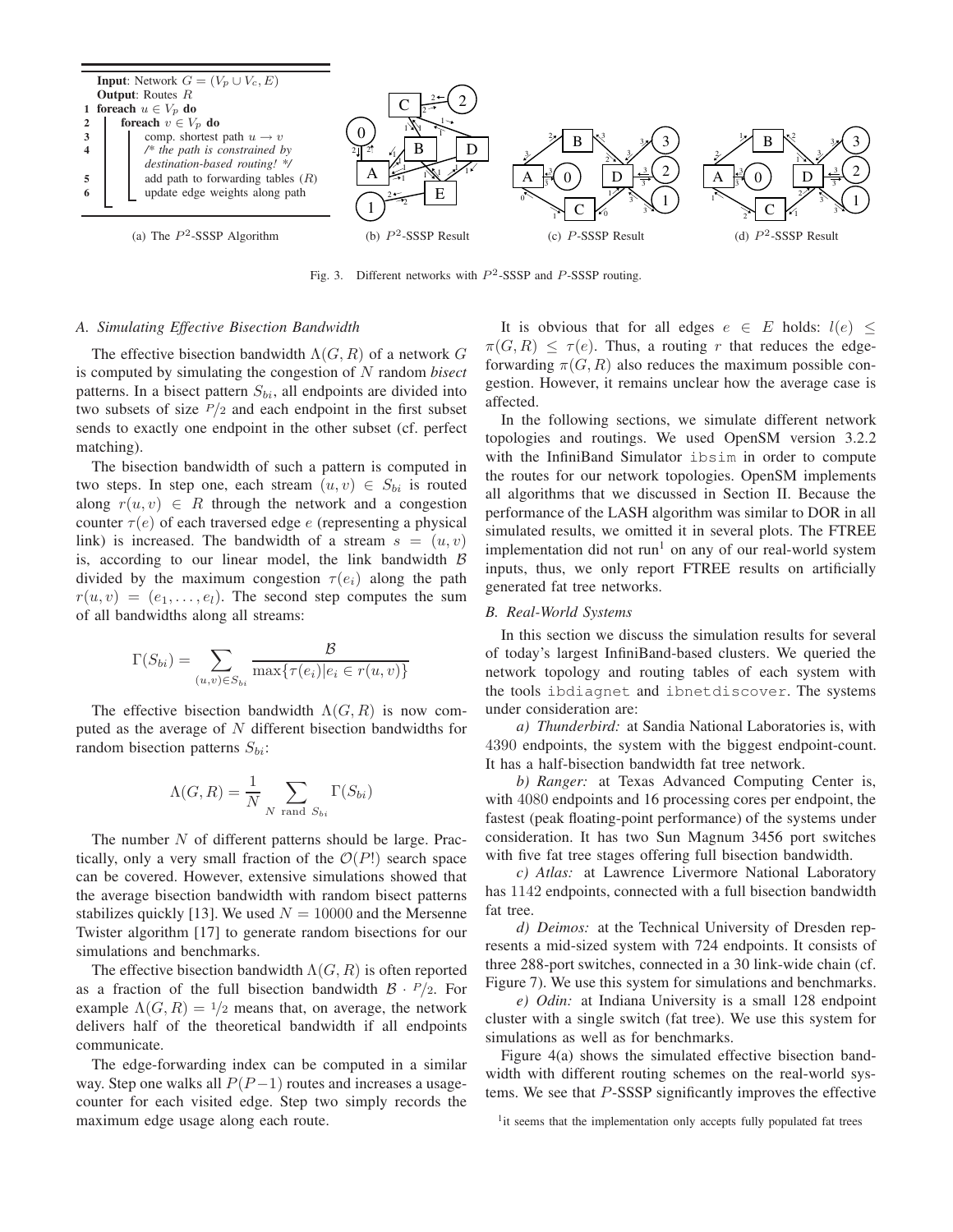

Fig. 4. Comparison of routing algorithms on different topologies.

bisection bandwidth for all systems by balancing the routes globally. However,  $P^2$ -SSSP performs worse, even though it balances the routes better and often finds a set of routes with a smaller edge-forwarding index. We will discuss this phenomenon later.

Figure 4(b) compares the running times of the different routing algorithms on the tested systems. It is important to mention that the runtimes for the algorithms in OpenSM represent runs with the InfiniBand simulator while the P-SSSP and  $P^2$ -SSSP implementations are simply implemented in C++. This means that quantitative comparisons are not possible, but trends can be assessed from those graphs. We see that P-SSSP has a similar scaling behavior to the OpenSM algorithms.  $P^2$ -SSSP does not scale as well and did, like LASH, not terminate after several hours with the biggest system inputs.

In the next section, we analyze the performance of the routing algorithms for different topologies supported by special algorithms in OpenSM.

# *C. Fat Tree Networks*

We investigate the different routing strategies on generated ideal fat tree networks. We consider fat trees based on 24 port crossbars with different bisection bandwidths. Figure 4(c) shows the results for fat trees of different sizes. The bisection bandwidth is indicated by the oversubscription ratio, e.g., "1:2" means half bisection bandwidth. We see that the P-SSSP routing is able to increase the effective bisection bandwidth significantly comparable to the fat-tree optimized routing. The FTREE algorithm did not run on the fat tree networks with

more than two levels<sup>2</sup>.

# *D. k-ary n-cube Networks*

In this section we show results for artificially generated hypercube (2-ary n-cube) networks and 2D/3D torus (k-ary 2/3 cube) networks constructed with 24-port InfiniBand crossbars. We assume that the DOR algorithm delivers better results on those topologies.

Figure 4(d) shows that the routing for different Torus networks can also be enhanced with the P-SSSP algorithm. However, the gain is rather small because the local decisions made by MINHOP are similarly good on those topologies.

Figure 4(e) shows the simulation results for hypercube topologies. We see also a minimal increase in effective bisection bandwidth. We see that the  $P$ -SSSP is again performing best, even better than the DOR and LASH algorithms which are optimized for the network type. This is again due to the better balancing of routes.

Figure 4(f) shows the runtime of the routing algorithms.  $P<sup>2</sup>$ -SSSP quickly passes everything and is not feasible for large-scale networks. The P-SSSP implementation is again scaling similar to the other algorithms. However, we conclude that none of today's routing algorithms scales well to larger endpoint-counts  $(>4096)$ .

# *E. Random Networks*

We also investigate randomly connected networks as examples for grown infrastructures. We generate random networks

<sup>&</sup>lt;sup>2</sup>it aborted with a segmentation violation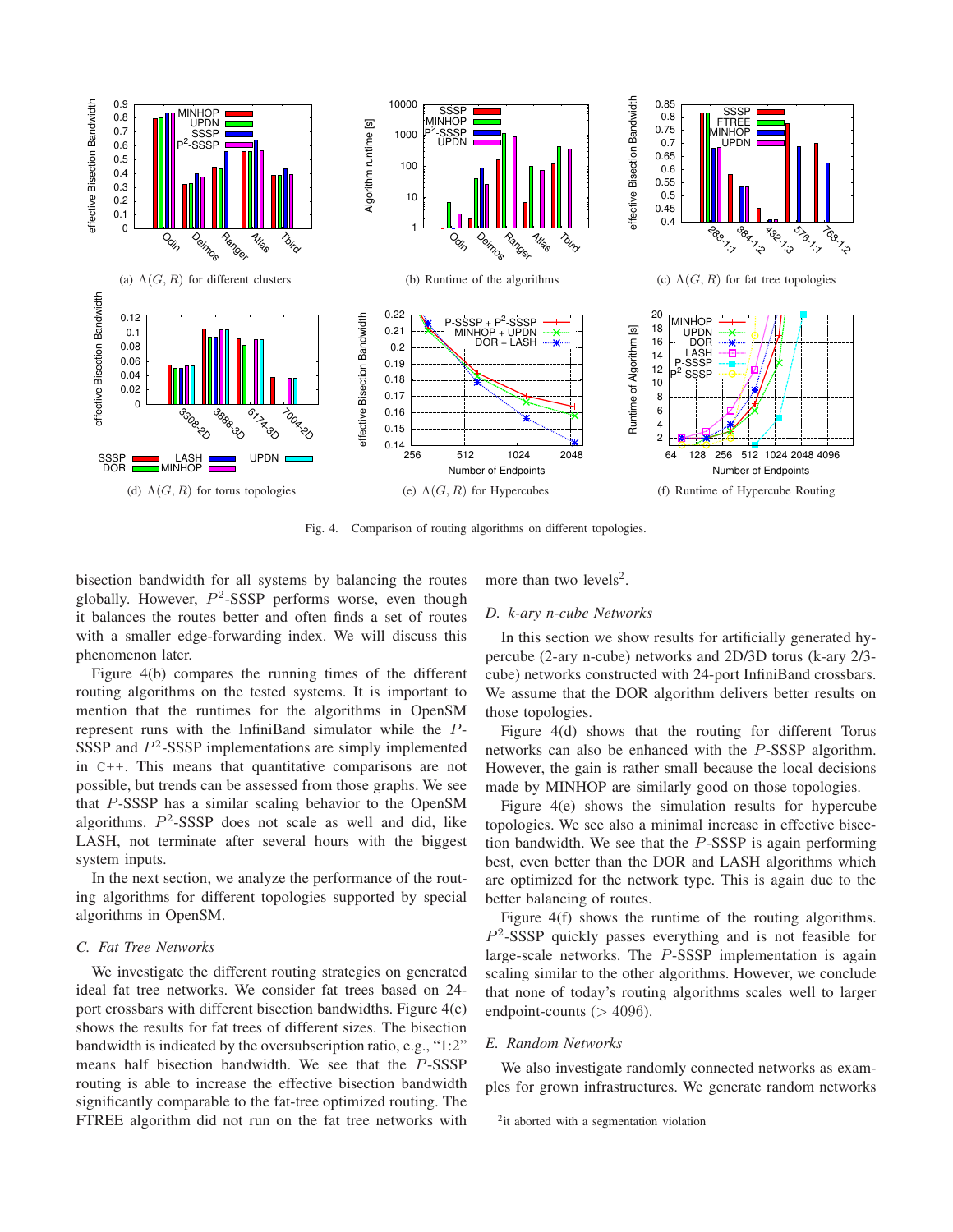with relatively high bandwidth by using 24-port crossbars with 12 endpoints attached to each of them. The remaining 12 ports of each switch are connected randomly to other crossbars. Figure 5 shows the performance for eight randomly generated networks with 3000 and 516 endpoints. Again, the P-SSSP algorithm performs better than all others even though the difference is not as significant as in the other examples. This is due to the high connectivity in our random networks. We expect a bigger difference if we add more endpoints per switch.



Fig. 5.  $\Lambda(G, R)$  for Random Topologies.

The most important question now is why  $P<sup>2</sup>$ -SSSP has a lower effective bisection bandwidth than P-SSSP even though it lowers the edge-forwarding index.

# *F. Influence of the Edge-Forwarding Index*

Simulations show that the P-SSSP algorithm performs better than the  $P^2$ -SSSP algorithm even though the edgeforwarding index of the generated routes is smaller in the latter case. We note that the edge forwarding index only provides an upper bound for the congestion but does not allow any reasoning about average bandwidths or the effective bisection bandwidth. Thus, we argue that even though the forwarding index has long been used as a metric to asses routes [6], its influence on practical communication patterns might be low.

We discuss this with an example network, shown in Figure 6, where  $P^2$ -SSSP computes a routing with a lower forwarding index (and lower edge loads) than P-SSSP , but the effective bisection bandwidth is also lower.



Fig. 6. Example Topology for  $P$  vs  $P^2$ -SSSP.

We only discuss the parts of the routing that are significant to the problem. We assume that the algorithms discover routes in numerical order, i.e., P-SSSP generates all routes to endpoints  $1, 2, 3, \ldots, 6$  in this order and the  $P^2$ -SSSP generates the routes  $(1, 2), (1, 3), \ldots, (1, 6), (2, 0), (2, 1), \ldots, (6, 5)$ . P-SSSP and  $P^2$ -SSSP would place all routes between 1 and 4, 5, 6 and between 2 and 4, 5, 6 on edge (E,D) (if we constrain it to minimal path-lengths). Now, when  $P^2$ -SSSP tries to find all routes from 4, 5, 6 to 3, both algorithms use different approaches. P-SSSP uses the upper path (D,C,B,A) for all routes while  $P^2$ -SSSP balances the routes between upper and lower path (remember that the graph is directed, so the load on edge (D,E) is initially zero). The problem is that this balancing of paths having a single destination is not beneficial for bisect patterns (and most application patterns) because the single destination will be in at most one pair. However, the balanced routes could lead to a congestion on edge (F,E) if the lower path is taken for the pair  $(6, 3)$  and 1 and 2 are communicating. This does not happen in the P-SSSP case. Thus, this difference is mostly an artifact of the greedy heuristic.

## V. BENCHMARKING REAL-WORLD SYSTEMS

We implemented our new routing scheme with the file-based routing in OpenSM in order to show the practical benefits for real-world clusters. We benchmarked and compared the effective bisection bandwidth of different routing strategies on two systems, the 724-endpoint Deimos cluster at Technical University of Dresden and the 128-endpoint Odin cluster at Indiana University. Deimos is equipped with PCIe 1.1 HCAs which deliver a point-to-point bandwidth of 946 MiB/s. The Odin system has older PCI-X HCAs which deliver 584 MiB/s (only  $\approx 60\%$  of the InfiniBand line rate). Thus, we expect to see the influence of congestion very clearly on Deimos while the influence of congestion on Odin is expected to be small (as a congestion of two will have nearly no performance impact).

Odin is connected to a single 144 port InfiniBand switch which is an internal fat tree with 12 leaf-switches and full bisection bandwidth. Deimos consists of a chain of three 288 port switches, which are internal fat tree networks with 24 leaf switches, connected with 30 cross-cables each resulting in a rather low bisection bandwidth. The network topology of Deimos is shown in Figure 7.



Fig. 7. Deimos Network Topology.

In our benchmark, we first generate a random bisection pattern for all processes in the communicator (we started all jobs with one process per endpoint). The bisection generation on rank 0 is performed as described in Section IV-A. Rank 0 distributes the pairing information to all other processes. Then, all pairs of processes synchronously start to exchange 50 messages for size 1 MiB (bidirectional) and measure the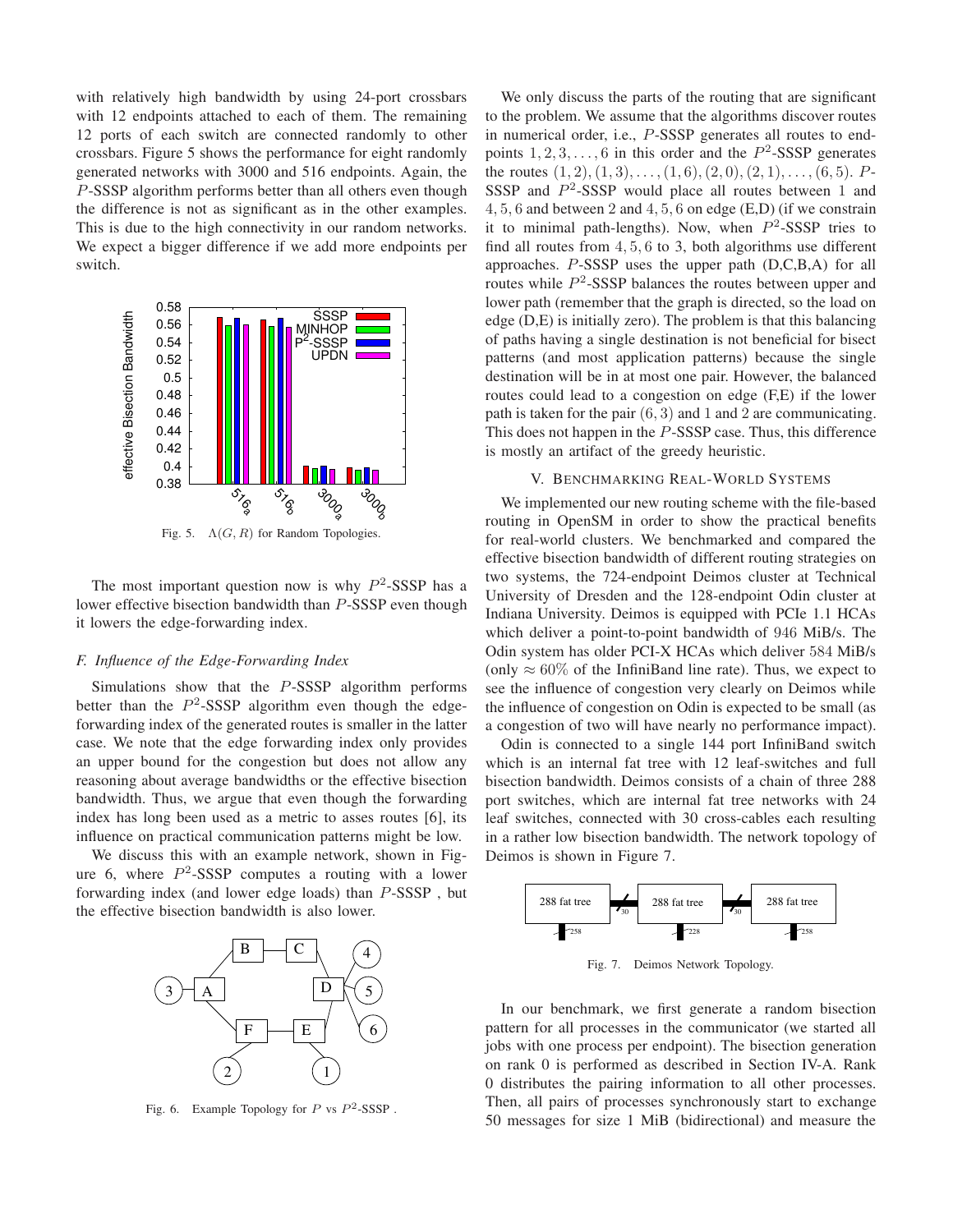

(b) Odin simulation

Fig. 8. Measured and simulated effective bisection bandwidths on Odin.

achieved bandwidth. This procedure is repeated with 1000 random mappings for each communicator size and the average result (an estimation of  $\Lambda(G, R)$ ) is reported. The benchmark is implemented in the open-source measurement tool Netgauge [12].

Figure 8(a) shows the benchmark results on the Odin system. The effective bisection bandwidths are rather high because the endpoints can not utilize the full network speed and are thus less affected by congestion. However, we see that the bandwidth is decreasing with an increasing number of endpoints. We also clearly see the benefits of the new P-SSSP routing, which improves the benchmarked effective bisection bandwidth by 18% with regards to the best OpenSM routing at full scale. We also see that the simulation in Figure 8(b) shows correct trends for all routing algorithms. The absolute values are slightly different due to various effects in the network (i.e., flow control [18] and the slow PCI-X link).

Benchmark results for the effective bisection bandwidth on the 724-endpoint Deimos system are shown in Figure 9(a). Those results also show that our new routing strategy outperforms all routing algorithms in OpenSM significantly while maintaining minimal-length routes. The relative performance improvement increased with the number of endpoints up to 40% on 724 endpoints. Thus, we conjecture that the gain for larger networks would be even higher.



Fig. 9. Measured and simulated effective bisection bandwidths on Deimos.

Figure 9(b) shows the simulation results on the Deimos system. The simulated bandwidths are higher than the real bandwidths because Deimos has, as opposed to Odin, full bandwidth at the endpoints. The difference between simulation and benchmark can be explained with effects in flow-control schemes, which can reduce the throughput to 60–75% [18].

## VI. CONCLUSIONS AND FUTURE WORK

We proposed two simple oblivious routing algorithms for networks with distributed destination-based routing (e.g., InfiniBand). Both algorithms use a single-source shortest pairs algorithm to minimize the edge-forwarding index (the maximum number of routes per edge) of the network. Compared to other implementations, such as OpenSM's MINHOP, optimization in our approach is done globally instead of locally at each switch. Thus, the proposed algorithms achieve a better balance of routes in the network.

We simulated the congestion and effective bisection bandwidth of all algorithms that are implemented in OpenSM on different real-world and artificial network topologies. The simulations showed that the  $P^2$ -SSSP algorithm, which balances the edge loads better and thus finds a routing with a lower edge-forwarding index, performs slightly worse than the P-SSSP algorithm. This shows that while the edgeforwarding index serves well as a theoretical lower bound to the minimal point-to-point bandwidth in the networks, it is not